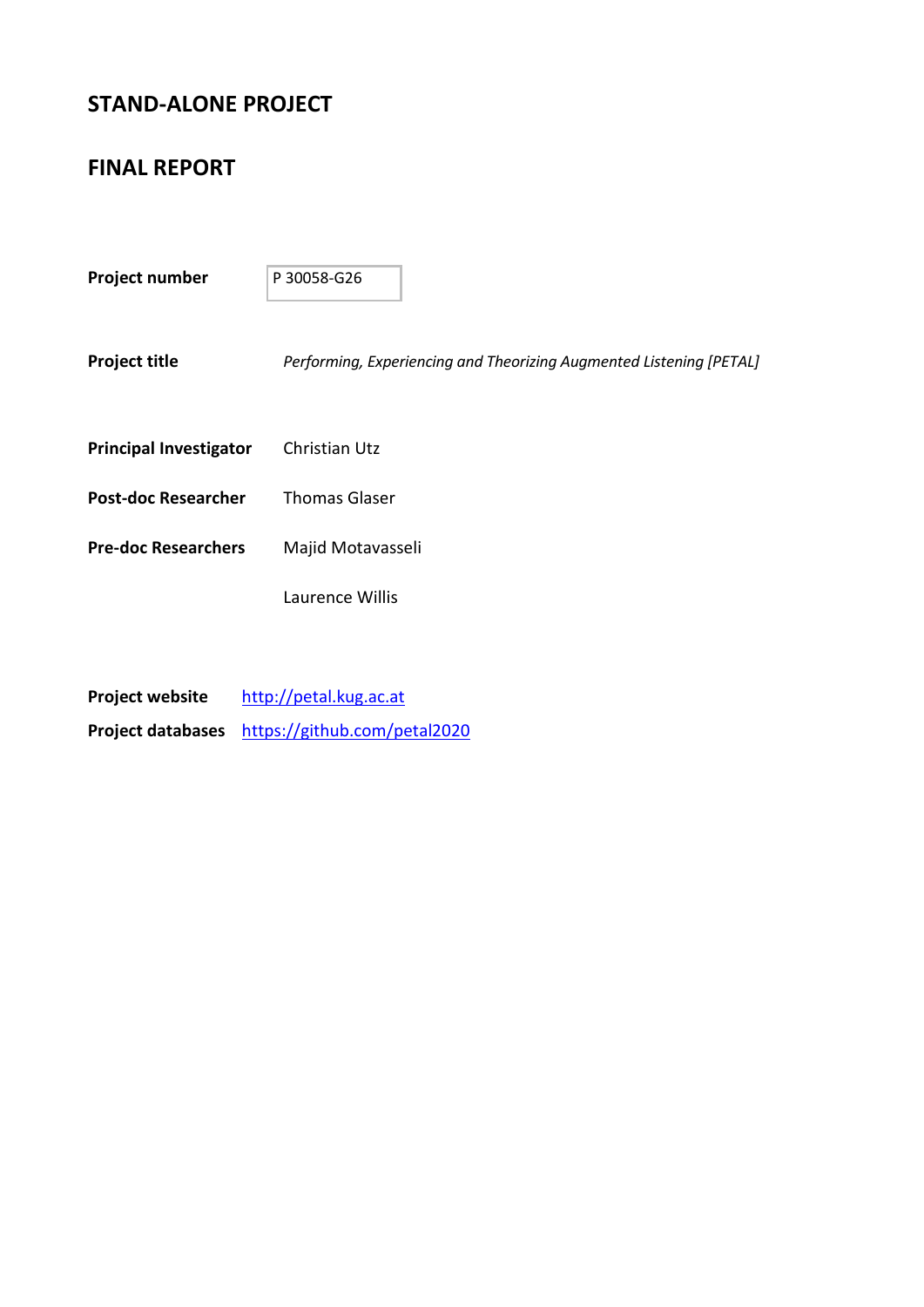### **Table of Contents**

| 2. Career Development – Importance of the Project for the Research Careers of Those Involved 6 |  |
|------------------------------------------------------------------------------------------------|--|
|                                                                                                |  |
|                                                                                                |  |
|                                                                                                |  |
|                                                                                                |  |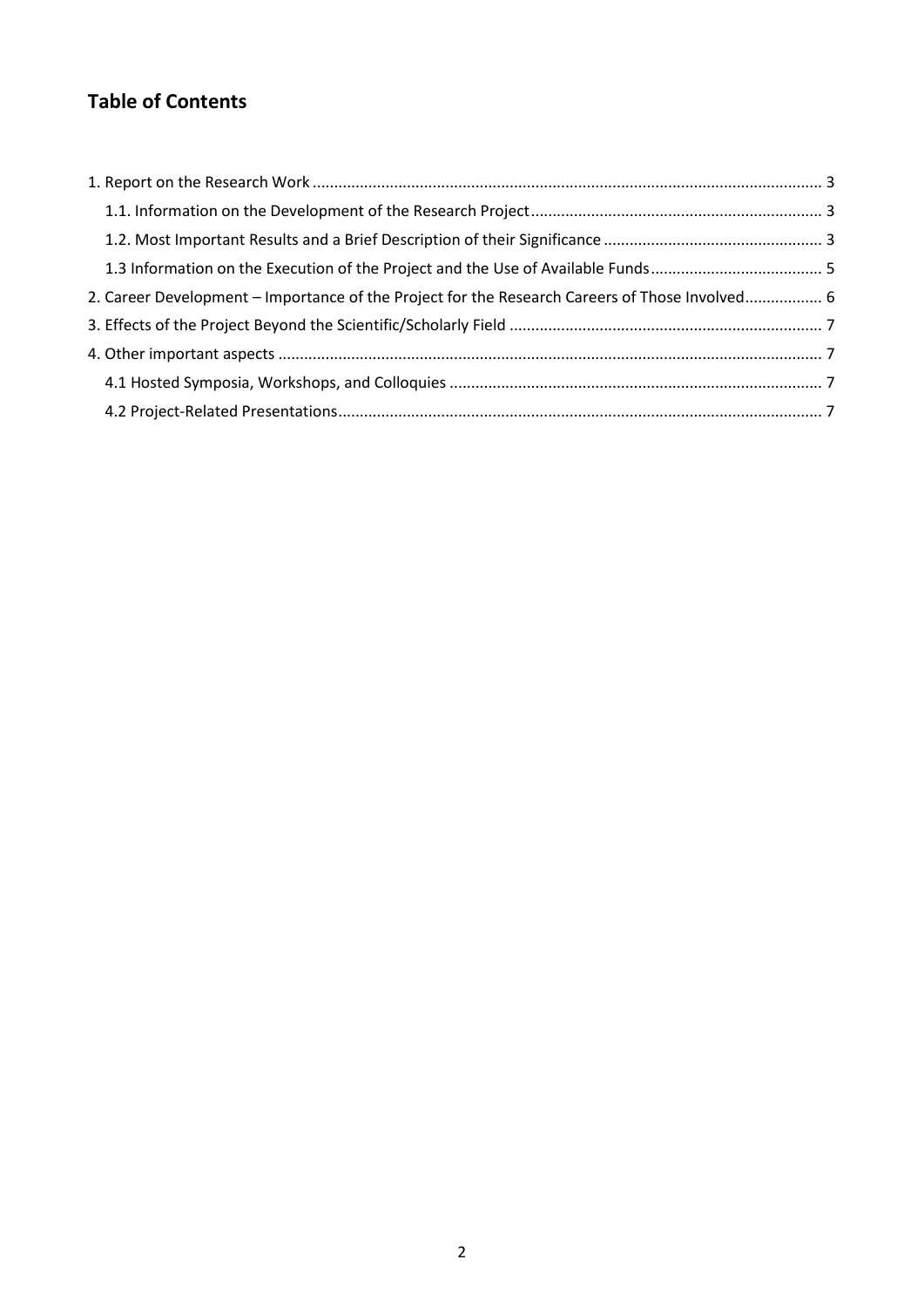#### <span id="page-2-0"></span>**1. Report on the Research Work**

#### <span id="page-2-1"></span>**1.1. Information on the Development of the Research Project**

The research project PETAL – *Performing, Experiencing and Theorizing Augmented Listening* – took its cue from the intention to intertwine musical analysis and musical performance in a way that would lead to new understanding for both. By avoiding common one-sided methods proceeding from analysis (theory) to performance (practice), the project aimed to create new impulses for interrelating the fields of music analysis, music history, and musical performance studies. In understanding performance as a kind of analysis in its own right, we attempted to complement traditional text-centered approaches in music theory and musicology. However, in the course of the project we also increasingly felt the necessity of acknowledging the important function of the score and its impact on performers. We thus came to consider both the score *and* its sounding performances as equal and multiply interdependent representations of a musical work.

PETAL research aimed to explore the complex interaction of performers' decisions with discourses and tropes of the music's public, analytical, or hermeneutic reception. In exploring this field, we considered sounding interpretations (musical recordings) as fully valid historical documents and primary sources. Applying a source-critical approach, the sounding evidence was treated on a par with music-theoretical analyses and written documentation of historical performance schools and practices.

#### <span id="page-2-2"></span>**1.2. Most Important Results and a Brief Description of their Significance**

The aim of PETAL research was to grasp, understand, and problematize the way in which performers, and in turn listeners, may conceive of large-scale form when confronted with complex, non-conventional cyclic conceptions of music that do not easily map onto established (for example symphonic) dramaturgies. This aim was pursued into historical, analytical, and empirical directions, and these threads were (and are) eventually incorporated in several comprehensive articles and two collected volumes. Six core works served as main case studies of the project and were explored in particular detail, incorporating analyses of large corpora of recorded performances:

—J. S. Bach, *Aria mit verschiedenen Veränderungen* BWV 988 ("Goldberg-Variationen", 1741) [74 analyzed recordings]

—Ludwig van Beethoven, *33 Veränderungen über einen Walzer von A. Diabelli* op. 120 ("Diabelli Variations", 1819–23) [66 analyzed recordings]

—Franz Schubert, *Winterreise* (1827) [64 analyzed recordings]

—Gustav Mahler, *Das Lied von der Erde* (1908) [97/52 analyzed recordings]

- —Arnold Schönberg, *Sechs kleine Klavierstücke* op. 19 (1911) [55 analyzed recordings]
- —György Kurtág, *Kafka-Fragmente* for Soprano and Violin (1985–87) [14 analyzed recordings].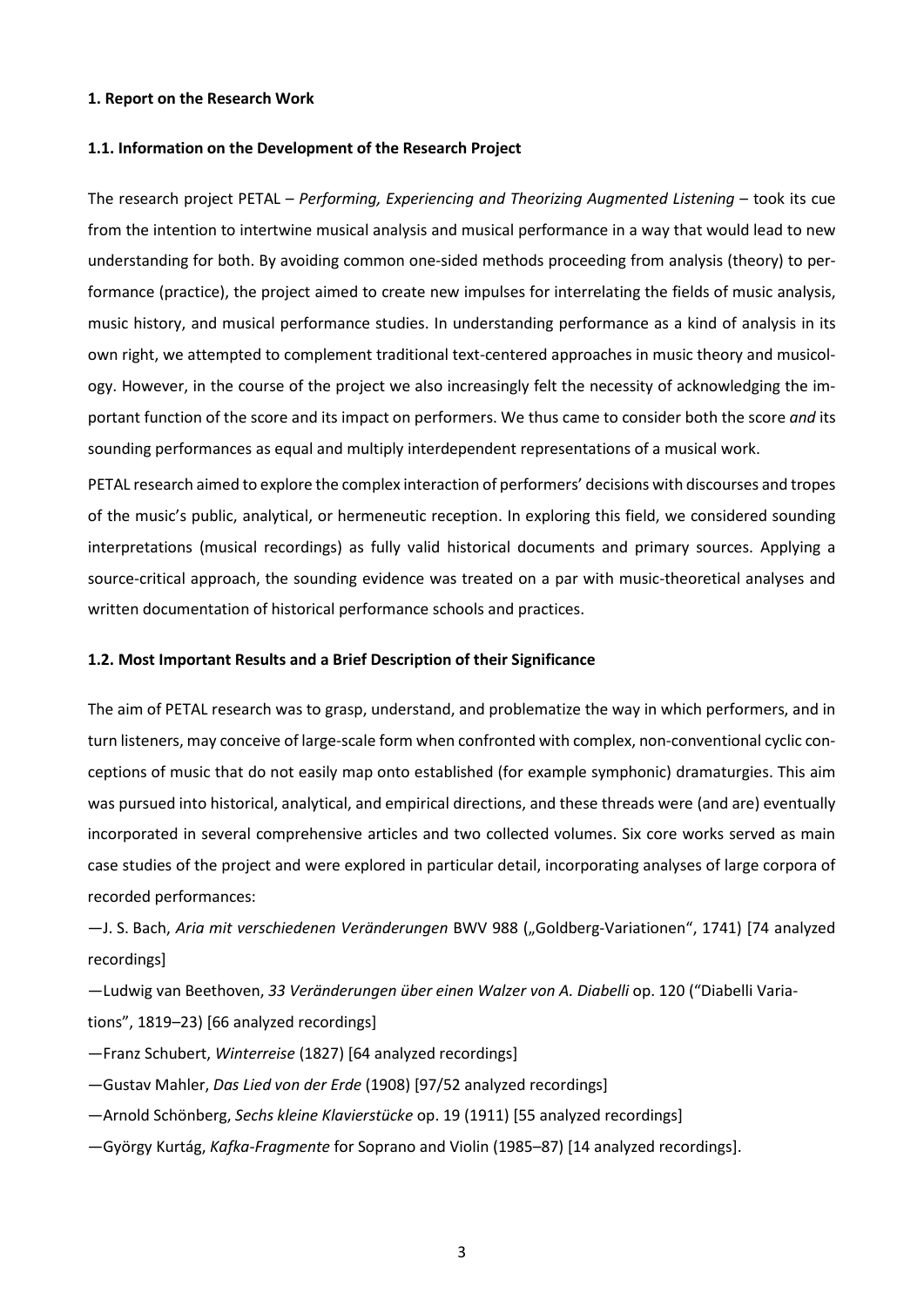In addition, the following four cycles were also researched and discussed in symposia and workshops as well as tentatively included in publications, though not to the same extent as the main case studies:

—Robert Schumann, *Carnaval* (1834)

—Robert Schumann, *Kinderszenen* (1838)

—Johannes Brahms, *Fantasien* op. 116 (1894)

—Claude Debussy, *Ariettes oubliées* (1896).

In such expanded multi-movement cyclic works the impact of performers in "creating form" in real-time becomes most obvious, as the multiplicity of performative strategies is particularly rich and divergent. We examined and categorized performers' strategies systematically in regard to their form-shaping characteristics, conceiving of micro- and macroform as closely interdependent. By arguing for an impact of performed local structures on the performer's conceptualization and the listener's impression of the whole, we challenged the thesis of some researchers that large-scale form would be largely irrelevant for the perception and performance of music.

Generally, our research strategy attempted to add substantially to recent approaches in musical performance studies such as Cook's *Beyond the Score* (2013) by integrating more rigorously listening-informed analytical methods but also by finding new ways of connecting data-based, ethnographic, analytical, and historical research perspectives. Specifically, our methodology was based on the interaction of quantitative and qualitative methods, combining three areas:

(1) research into primary and secondary historical sources as well as text-oriented and perception-oriented analytical approaches;

(2) studies of musical recordings employing both quantitative methods (measurements of duration, tempo, and dynamics data; "distant listening") and qualitative study ("close listening");

(3) dialogic forms of research in a series of interactive workshops involving scholars, performers, expert and non-expert listeners; documentation of performers' strategies in video and audio recordings; evaluation through grounded-theory-based methods.

Working in a software-based environment with Sonic Visualiser, Excel, and SPSS, we applied statistical and comparative methods in order to reveal trends in the recording histories of the cyclic works. The large amount of data derived from the analyses of recordings and their connection with a qualitative assessment of specific recordings proved to be the most challenging part of the research work. All data-based results will be published and documented in an open access digital database [\(https://github.com/petal2020\)](https://github.com/petal2020) to make them available for future research.

Among other things, the data analysis enabled us to isolate broader tendencies in performance history (schools, periods, teachers, locations), documented in tables and scatter plots. The complementary combination of *close* and *distant listening* turned out to be most rewarding. Applying *distant listening*, we isolated global tendencies of macroformal dramaturgy in recorded performances such as framing, beginning- or end-

4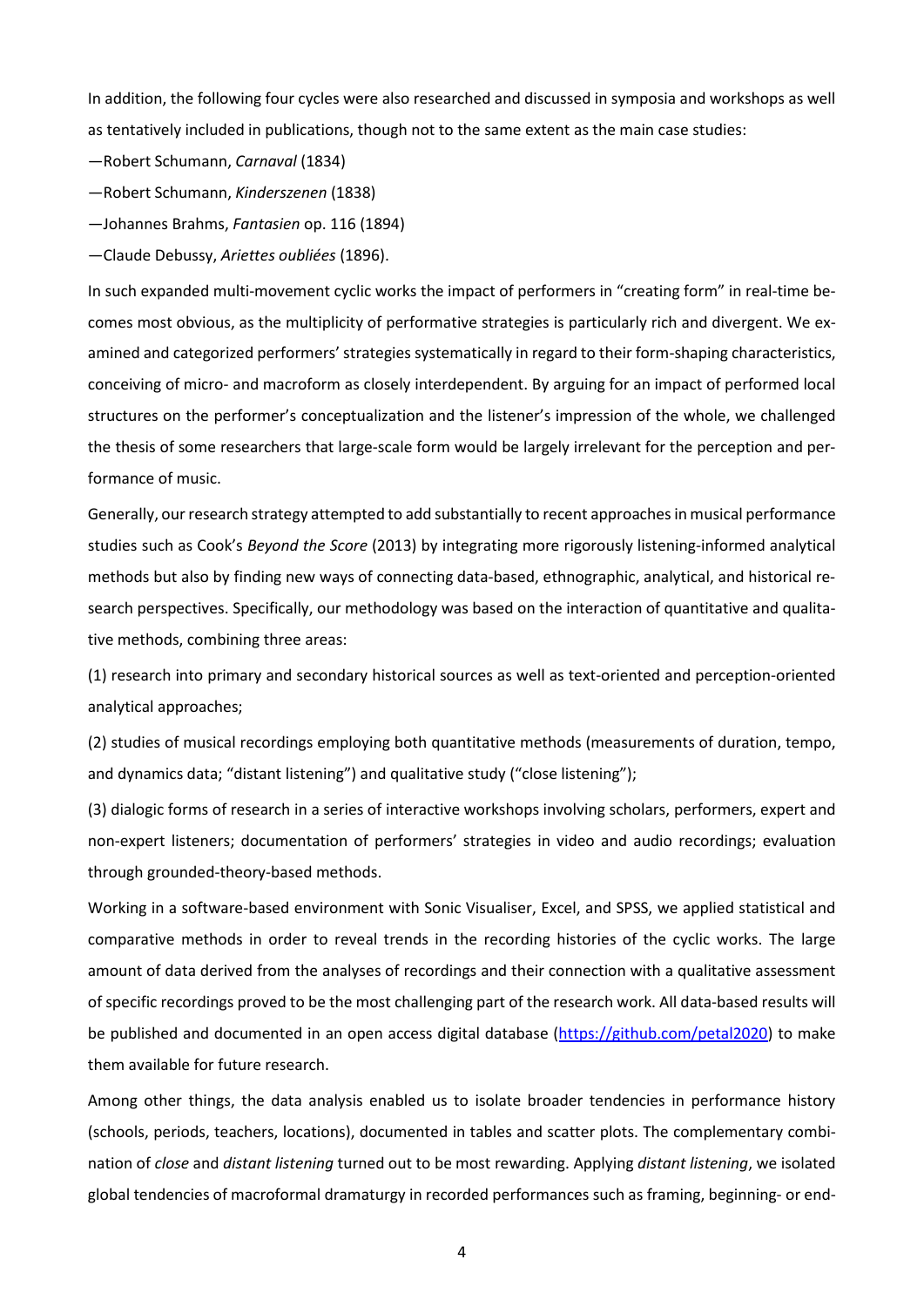accentuated, contrast-driven, and accelerating or decelerating trajectories. Correlation and factor analysis (SPSS) allowed a discussion of similarities and differences among macroformal dramaturgies. These strategies provided a framework for discussing individual recordings through close listening (for example – how might recordings that show strong similarities on the realm of macroformal tempo and duration dramaturgies differ in their attention to details, to expressive or semantic interpretation?) as well as for contextualizing recordings with historical and ethnographic material (for example – how and why did performance strategies of PETAL-associated performers change after being confronted with the project's research material on historical recordings and formal structures?).

Both data-based and qualitative research was documented in **annotated scores** (Schoenberg, Kurtág) and comprehensive **research dossiers** (Bach, Beethoven, Schubert, Mahler) that complement our publications [\(https://phaidra.kug.ac.at/o:105845\)](https://phaidra.kug.ac.at/o:105845). The annotated scores (Schoenberg, 41 pp.; Kurtág, 153 pp.) combine analytical accounts and tempo- and duration-graphs with the (analytically annotated) original musical score (in the case of Schoenberg integrating variants from autograph manuscripts) as well as tables displaying durations, percentages, and correlations. In addition to our comprehensive publications, these documents exemplify how historiographical evidence, structural analysis, and statistical data can be meaningfully interrelated and produce significant accounts of historical and contemporary performance practices.

In sum, the PETAL project made it possible to establish a comprehensive picture of the interlocking field of research spanning performance styles, specific performances, analytical methods, listening strategies, and musical texts. This interdisciplinary background, the discussion of "supra-audible" meanings and facets of meaning emerging spontaneously during performances provided a substantial foundation for our publications and made it possible to gain new insights into the act of musical performance as a historically and culturally shaped phenomenon.

#### <span id="page-4-0"></span>**1.3 Information on the Execution of the Project and the Use of Available Funds**

The project was completed as scheduled on 31 August 2020, however several publications will be published after the end of the project. There was not a budget surplus. Laurence Willis, university assistant (pre-doc), was part of the project team from September 2017 to December 2018, Majid Motavasseli took his position from January 2019. Cosima Linke (Saarbrücken) and Kilian Sprau (Berlin) joined the PETAL team as associate scientists at the beginning of the project; both were involved in most discussions on the planning and conceptual development of the research work.

The budget was used for a broad number of purposes including the funding of several workshops, symposia, and colloquies (see 4.1), the acquisition of research material and software (recordings, books, licenses), and fees for collaborating performers, student assistants, and translators. In addition, financial resources were used for video and audio recordings and commissioned recordings. Unfortunately, due to the COVID-19 pandemic our concluding symposium-workshop (scheduled for 10–13/03/2020) had to be drastically reduced to

5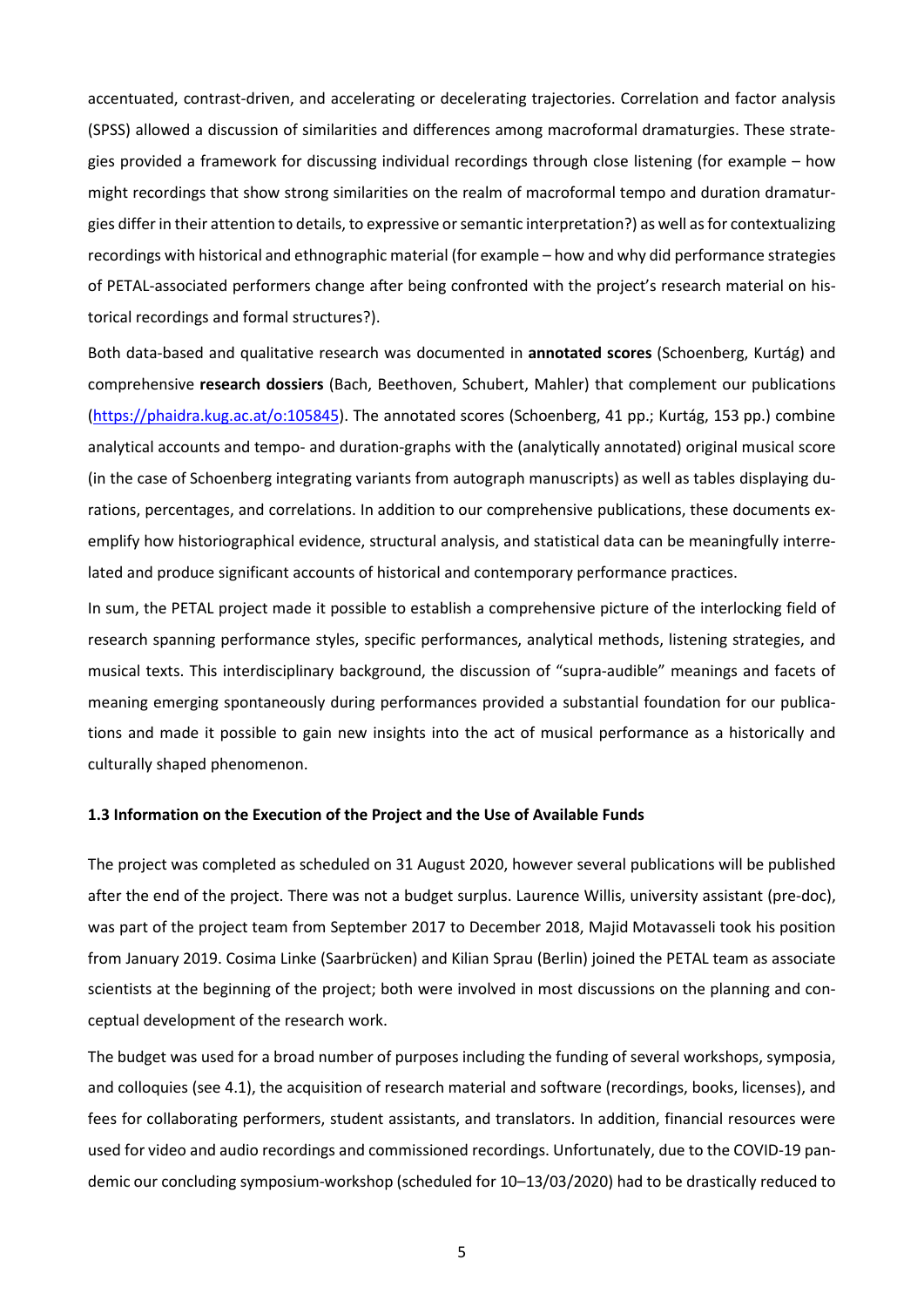a one-day event (11/03/2020), excluding student participants as well as the public. This implied relatively high expenses of about 3,300 € for cancellation costs etc. that did not contribute to the project's results. The FWF unfortunately did not agree to increase the project budget accordingly (letter from 27/05/2020).

The contact to scholars working in the same field intensified continuously during the project period. Research colleagues offered new scholarly collaborations to the project team as a consequence of our public presentations and publications (4.2). Besides the contact with the board of external cooperation partners, Bruno Gingras (Innsbruck), Mine Doğantan Dack (London), Edward Klorman (Montreal), Bartolo Musil (Salzburg), Markus Neuwirth (Linz), John Rink (Cambridge) and Danielle Sofer (Dublin), continuous exchange was established with a broad number of scholars and performers including Oscar Bandtlow (London), Elaine Chew (Paris), Tobias Janz (Bonn), William Kinderman (Los Angeles), Till Alexander Körber (Linz), Lars E. Laubhold (Linz), Han-Gyeol Lie (Graz), Caroline Melzer (Berlin), Cecilia Oinas (Helsinki), Thomas Seedorf (Karlsruhe), Håkon Skogstad (Trondheim), Nurit Stark (Berlin), Martin Zenck (Würzburg), and Stefan Zenkl (St. Pölten).

#### <span id="page-5-0"></span>**2. Career Development – Importance of the Project for the Research Careers of Those Involved**

For the principal investigator (Christian Utz), the project made it possible to develop activities in a new key area of intense musicological research combining digital musicology and established methods. He has contributed major articles to the research output that have been recognized in the research community, including the Best Paper Award 2017 of the Austrian Society of Musicology for his article on Mahler's *Lied von der Erde*. By promoting the publication of PETAL-research results in renowned journals (including *music theory online* and *Zeitschrift der Gesellschaft für Musiktheorie*) and collected volumes and series (including *Musik-Konzepte*), Utz has secured a broad awareness of the project's outcomes in the music research community. He continues to pursue PETAL-related research approaches and in addition has coordinated the follow-up project to PETAL on the performance history and analysis of Gustav Mahler's symphonies.

Thomas Glaser was able to acquire valuable skills in the field of musical performance studies and in designing and conducting research on the performance history of the solo piano and lied repertoire. The research activities helped him to expand his expertise in working with annotated conducting scores, orchestral parts, and recordings acquired during his dissertation project. The dissemination and discussion of research findings took place not only within an international research community but was also adopted during diverse teaching activities at the university level, including seminars at the host university (University of Music and Performing Arts, KUG) and the University of Vienna that involved the development of new teaching skills and didactic methods. In addition, the project gave Glaser the opportunity to outline a habilitation project and to expand his network within a national and international musicological community.

Majid Motavasseli joined the project as a recent graduate in music theory. Investigating the correlation between musical analysis and interpretation provided him with deeper insights into applicable research methods for this field and their challenges. With his area of expertise being musical analysis, he was able to

6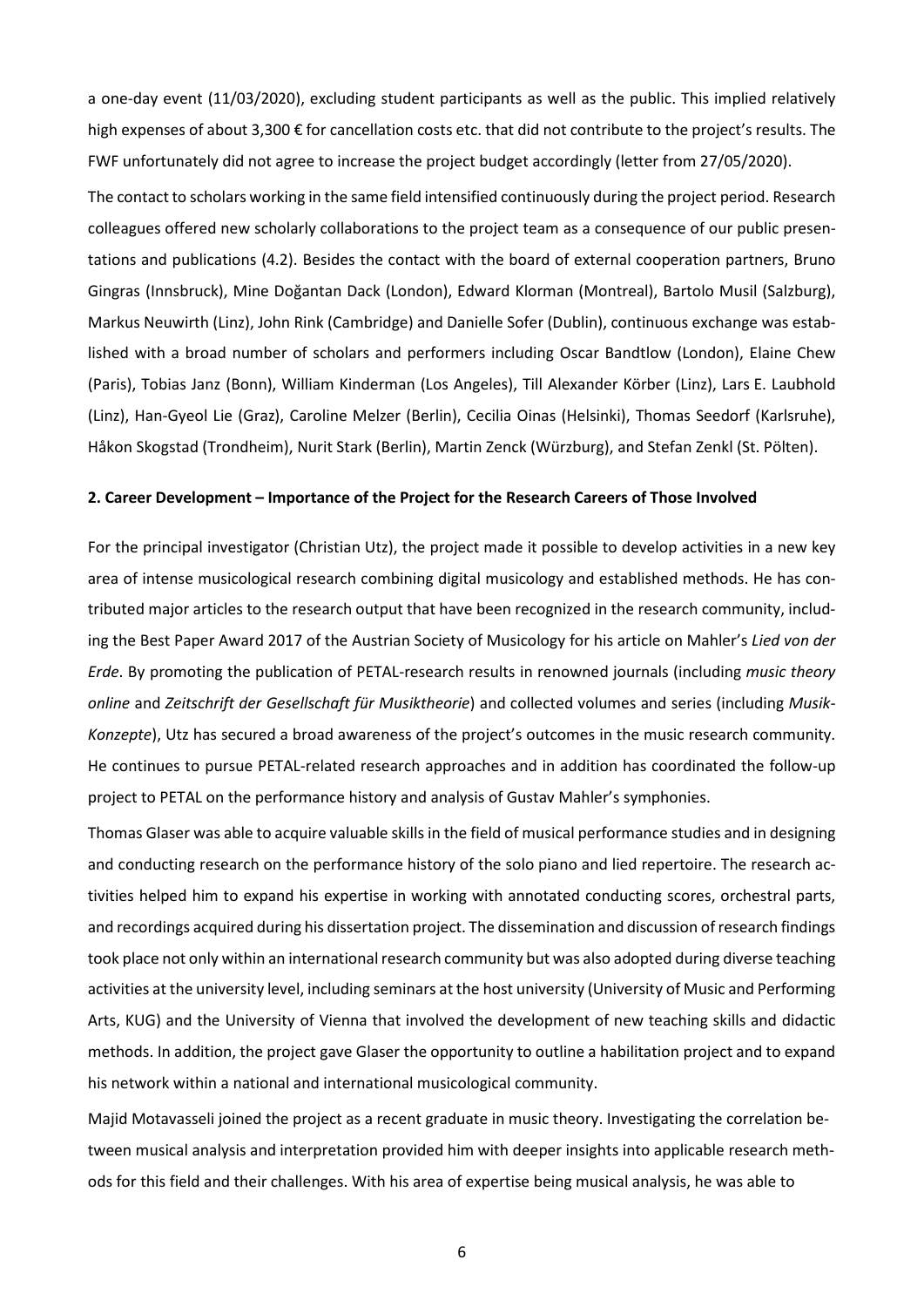develop his theoretical and practical knowledge of performance studies, broadening the foundation for his ongoing dissertation topic, the relationship between analysis and performance in Mahler's late works. Direct engagement with performers in PETAL workshops allowed for experiments designed to evaluate the effect that theory-based findings can have on a performance. Participating in research conducted within a highly scientific professional environment has expanded Motavasseli's personal research skills and inspired his methodic approaches, drawing from a prolific exchange within an international research network.

#### <span id="page-6-0"></span>**3. Effects of the Project Beyond the Scientific/Scholarly Field**

The Austrian-wide *Lange Nacht der Forschung* on 13/04/2018, the largest event for science and research in German speaking countries, made it possible to present preliminary results of the PETAL project to a nonexpert audience. Glaser's presentation of research findings on Schoenberg's *Six Little Piano Pieces* op. 19 was accompanied by a commented performance of this cycle by pianist Han-Gyeol Lie. A one-hour radio programme on the PETAL-research on Kurtág's *Kafka-Fragmente* is currently prepared by Nina Polaschegg for the radio station Ö1. Open access publications and the open database contain material that may also be consulted by musical amateurs with particular interest in the history and aesthetic evaluation of musical recordings of the standard repertoire.

#### <span id="page-6-1"></span>**4. Other important aspects**

#### <span id="page-6-2"></span>**4.1 Hosted Symposia, Workshops, and Colloquies**

- 1 Analysis of Recordings and Statistical Data Analysis Colloquy (Arnold Schönberg Center Vienna, 29/01/2018)
- 2 Interpretation and Analysis of Macroform in Cyclic Musical Works: Schoenberg, Brahms, Debussy Workshop (KUG, 22–24/03/2018)
- 3 Clara Schumanns instruktive Ausgabe der Klavierwerke Robert Schumanns (KUG, 13/12/2018)
- 4 Interpretation und Analyse: György Kurtágs *Kafka-Fragmente* für Sopran und Violine op. 24 (1985– 87) – Workshop (KUG, part 1: 07–09/05/2019, part 2: 21–22/11/2019)
- 5 Aufführung, Interpretation und Analyse zyklischer Werke Historische, analytische und aufführungspraktische Dimensionen – Symposium and Workshop (KUG, 11/03/2020)

#### <span id="page-6-3"></span>**4.2 Project-Related Presentations**

#### Joint Presentations by Christian Utz, Thomas Glaser, and Laurence Willis

1 Tempodramaturgien in den Ausgaben und Einspielungen von Schumanns *Carnaval* op. 9 und *Kinderszenen* op. 15 (KUG, 13/12/2018)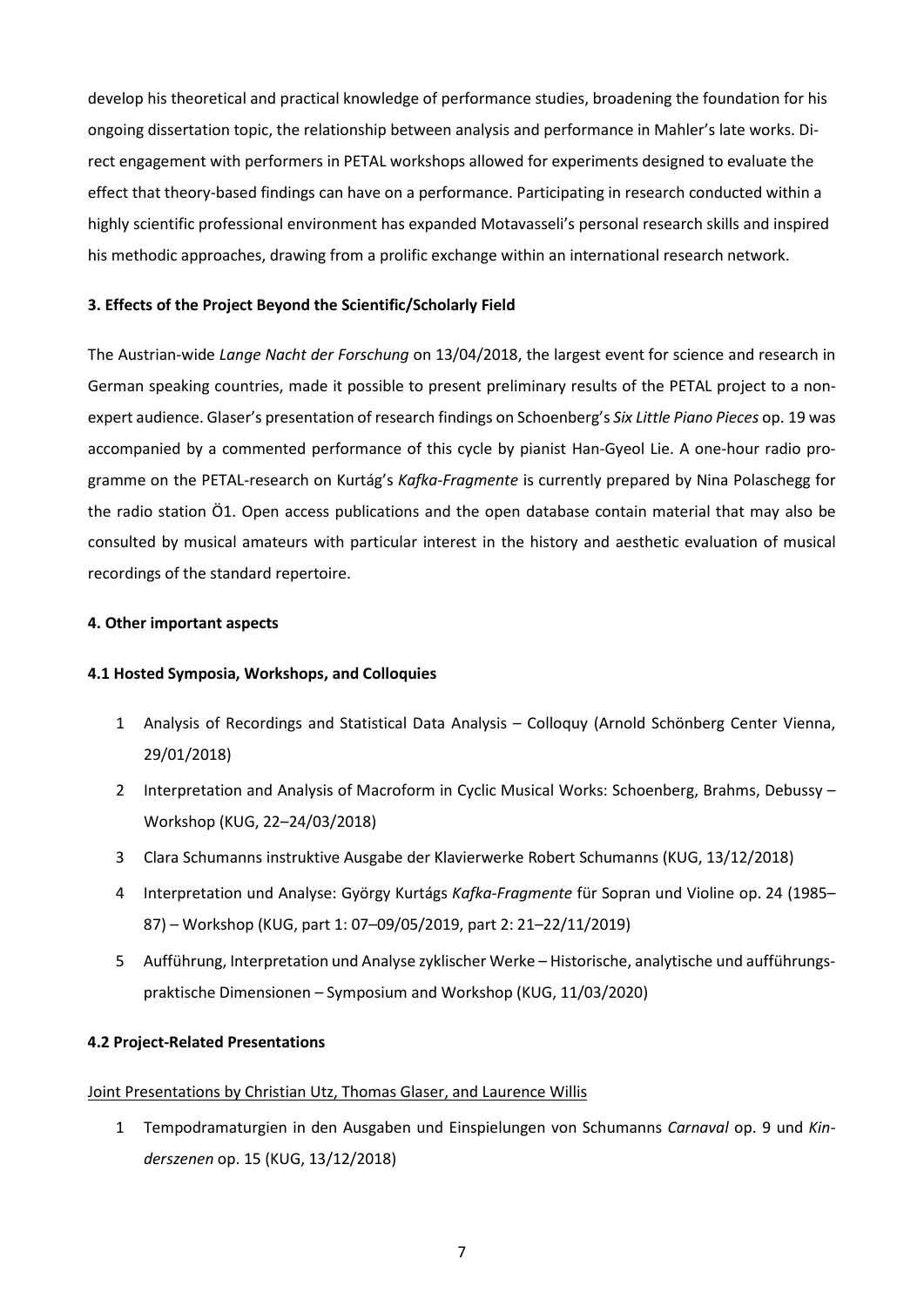#### Joint Presentations by Thomas Glaser and Laurence Willis

2 Formal Analysis and Musical Performance in Cyclic Works: Brahms's op. 116 and Schoenberg's op. 19 (University of Vienna, 14/11/2017)

#### Joint Presentations by Christian Utz, Thomas Glaser, and Majid Motavasseli

- 3 Zyklische Dramaturgien in neun Aufnahmen der Kafka-Fragmente und ihre Wechselwirkung mit der Analyse des Zyklus (KUG, 07/05/2019; 21/11/2019)
- 4 Panel presentation: Die Makroform von György Kurtágs *Kafka-Fragmenten* als Phänomen der Ausführung (Zurich University of the Arts, 04/10/2019)
- 5 Poster presentation: Performing, Experiencing and Theorizing Augmented Listening (PETAL) (University of Innsbruck, 04–07/12/2019)

#### Joint Presentations by Christian Utz and Thomas Glaser

- 6 Claude Debussys *Ariettes oubliées*: Analyse und Interpretation zyklischer Makroform in ausgewählten Einspielungen (KUG, 16/01/2018)
- 7 Recorded Performances of Arnold Schoenberg's "Sechs kleine Klavierstücke" op. 19 (KUG, 22/03/2018)
- 8 Recorded Performances of Claude Debussy's *Ariettes oubliées* (KUG, 23/03/2018)
- 9 Analyse, Performance, Wahrnehmung Interpretationen der zyklischen Makroform von Arnold Schönbergs "Sechs kleinen Klavierstücken" op. 19 (University of Music and Performing Arts Vienna, 13/04/2018)
- 10 Analyse, Performance, Wahrnehmung Interpretationen der zyklischen Makroform von Arnold Schönbergs "Sechs kleinen Klavierstücken" op. 19 (University of Music and Performing Arts Munich, 28/04/2018)

#### Presentations by Christian Utz

- 11 Form and Meaning of Gustav Mahler's *Der Abschied* from *Das Lied von der Erde*: Conflicting Concepts and Dramaturgies in Mahler Performance History (Gustav Mahler Center Toblach, 04/07/2018)
- 12 Zur Poetik und Interpretation des offenen Schlusses. Inszenierungen raum-zeitlicher Entgrenzung in der Musik der Moderne (University of Heidelberg, 15/11/2018)
- 13 Die Makroform von György Kurtágs *Kafka-Fragmenten* als Phänomen der Ausführung Introduction and Conclusion (Zurich University of the Arts, 04/10/2019)
- 14 Dimensionen des Zyklischen im Lichte von 64 Tonaufnahmen von Schuberts *Winterreise* aus dem Zeitraum 1928–2019 (KUG, 11/03/2020)

#### Presentations by Thomas Glaser

15 Wie gestalten Interpret\*innen musikalische Großform in Klavier- und Liedzyklen? (KUG, 13/04/2018)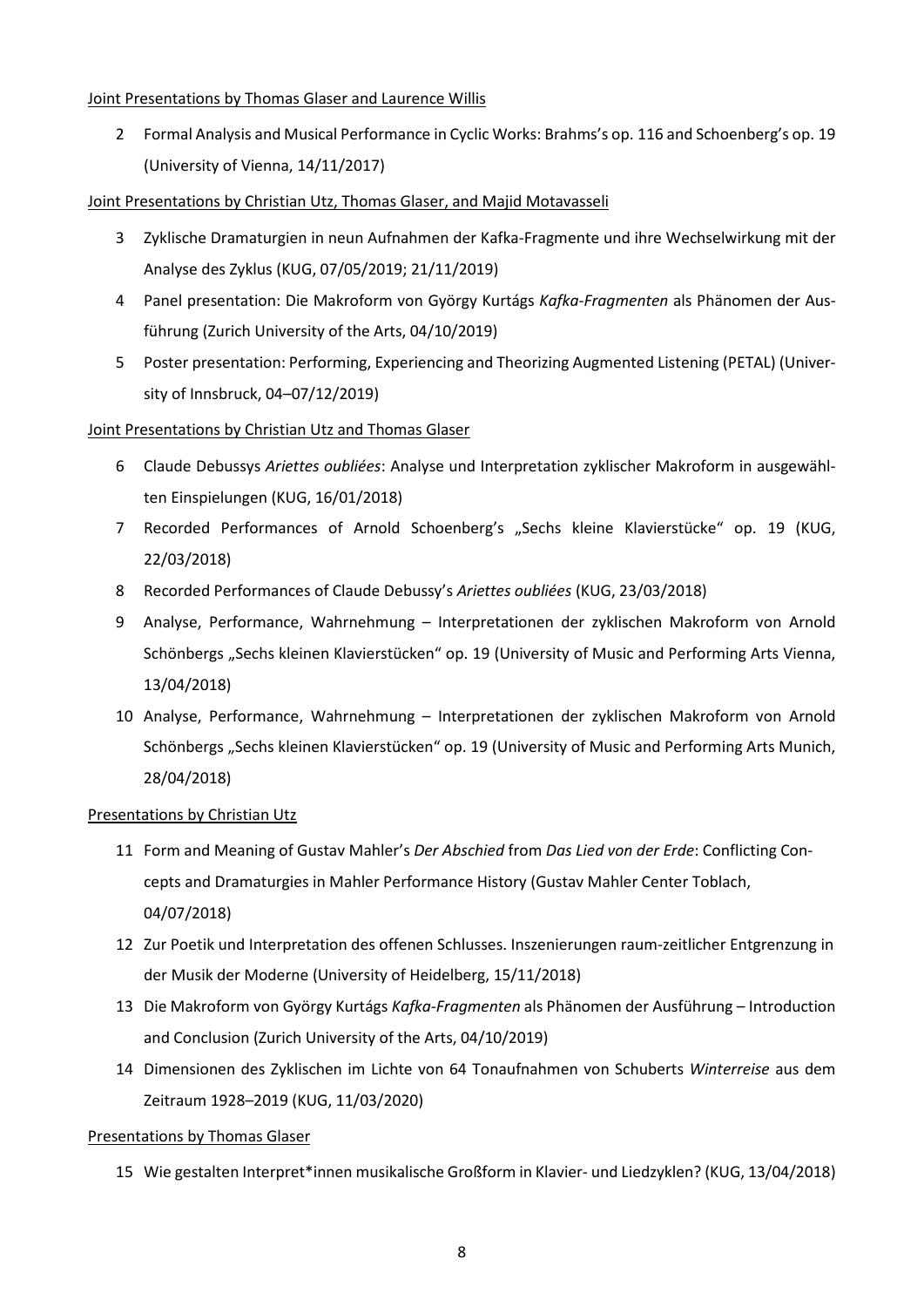- 16 Zyklische Makroform als Herausforderung musikalischer Interpretation: Steuermanns Einspielungen von Schönbergs *Sechs kleinen Klavierstücken* op. 19 im historischen Vergleich (Anton Bruckner Private University Linz, 15/11/2018)
- 17 Schönbergs *Phantasy for Violin with Piano Accompaniment* op. 47 in den Einspielungen mit Rudolf Kolisch und Eduard Steuermann (Anton Bruckner Private University Linz, 15/11/2018)
- 18 Historische Tondokumente als Quellen der Interpretationsforschung (Austrian Academy of Sciences, Vienna, 07/12/2018)
- 19 Strategien von Interpret\*innen zur Gestaltung musikalischer Großform in György Kurtágs *Kafka-Fragmenten* op. 24 (Zurich University of the Arts, October 04/10/2019)
- 20 Beethovens Diabelli-Variationen im Spannungsfeld von musikalischer Analyse und performativer Darbietung: ein Blick auf die Aufnahmegeschichte (KUG, 11/03/2020)

#### Presentations by Majid Motavasseli

- 21 Zur großformalen Rolle musikalischer Kürze in György Kurtágs Kafka-Fragmenten op. 24 (Zurich University of the Arts, 04/10/2019)
- 22 Die zyklische Anlage der Goldberg-Variationen und ihre (Neu-)Deutungen in der Interpretationsgeschichte: Analyse in Echtzeit? (KUG, 11/03/2020)

#### Presentations by Laurence Willis

23 Form and performance of Brahms's Fantasien op. 116 (KUG, 24/03/2018).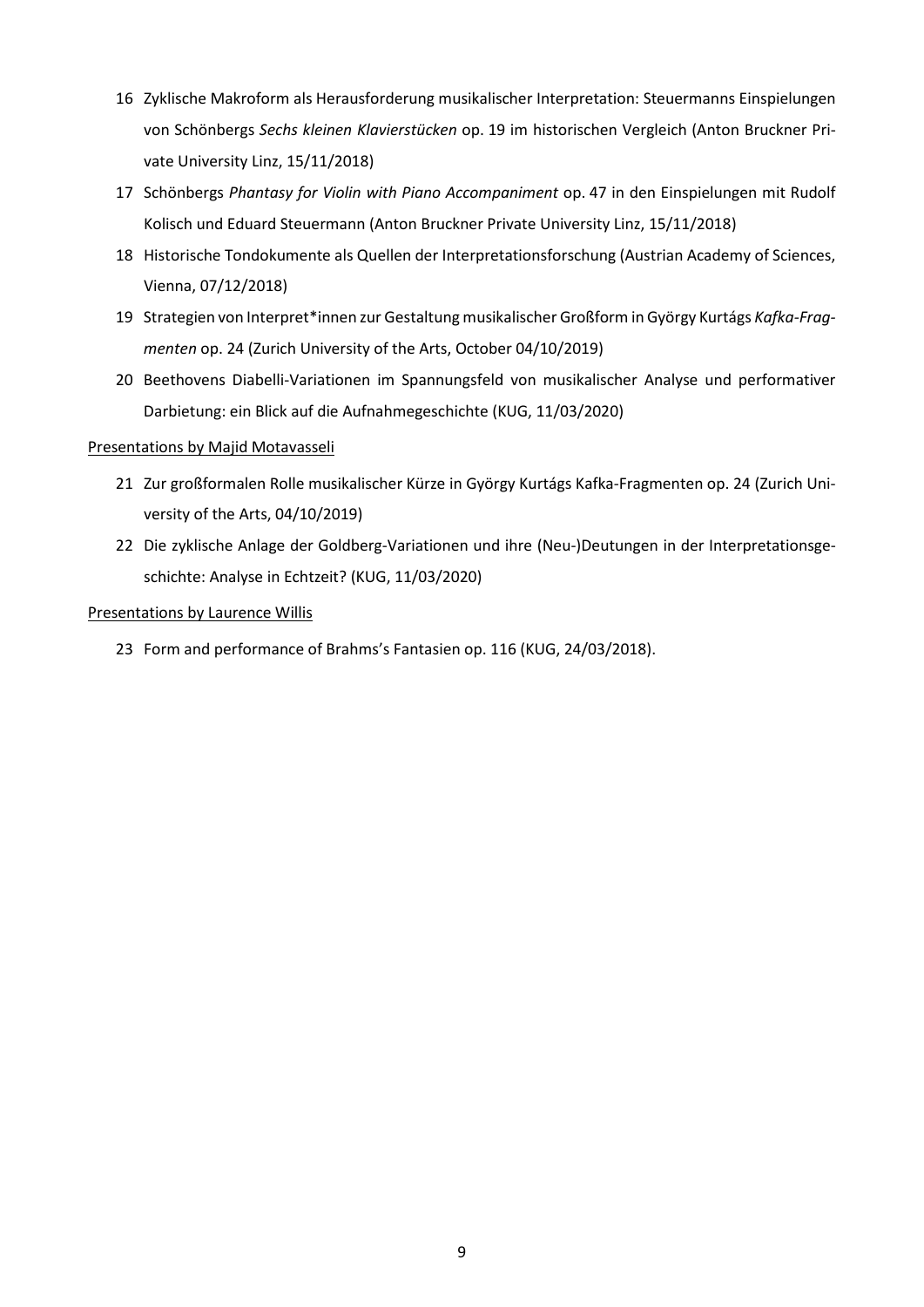

Researchfish Award Download for

# **P 30058**

# **Performing, Experiencing and Theorizing Augmented Listening**

*Univ.Prof. Dr. Christian UTZ*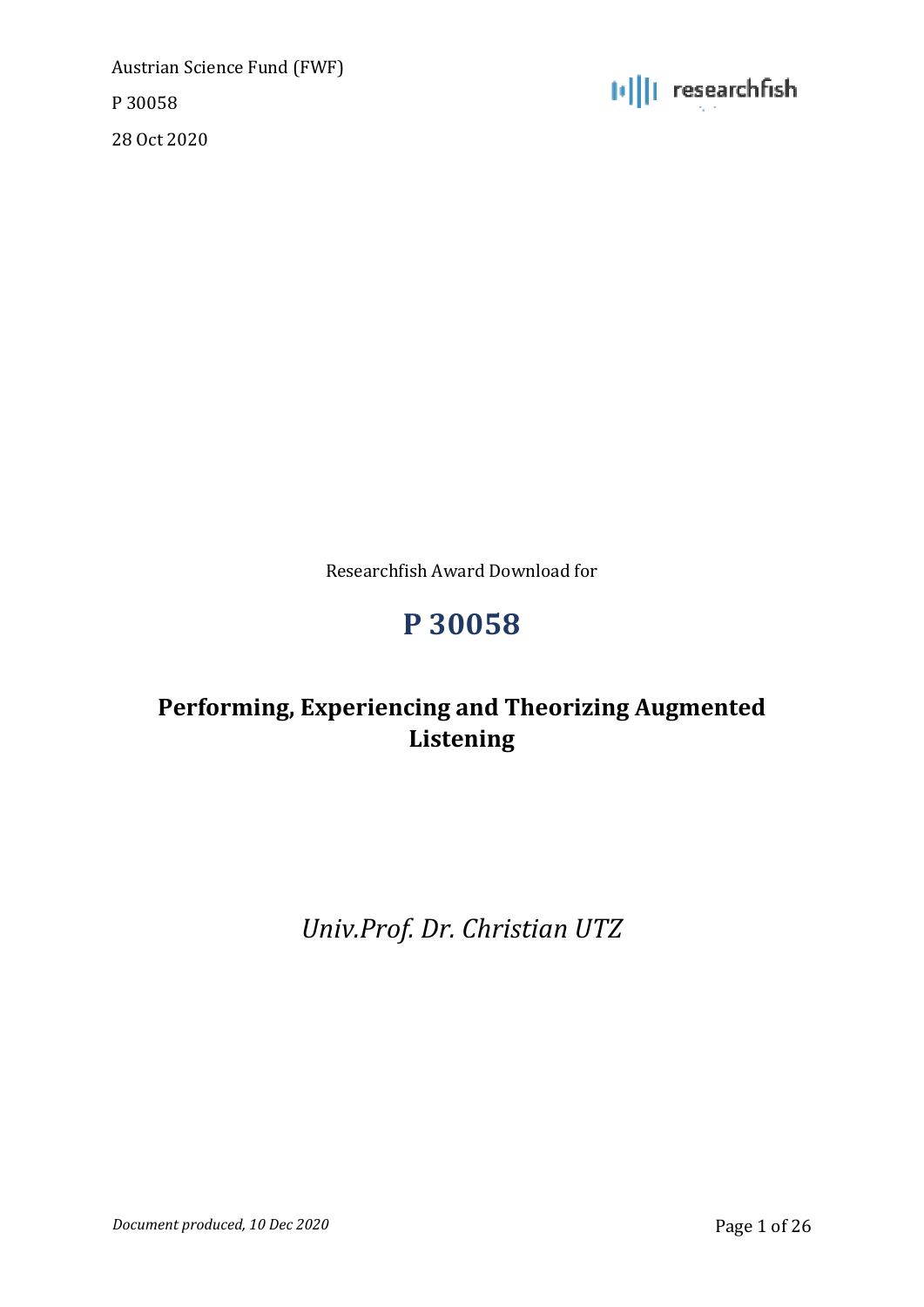

| <b>Award Title</b>           | Performing, Experiencing and Theorizing Augmented<br>Listening                                                                                                                                       |
|------------------------------|------------------------------------------------------------------------------------------------------------------------------------------------------------------------------------------------------|
| <b>Award Reference</b>       | P 30058                                                                                                                                                                                              |
| <b>Research Organisation</b> | University of Music and Performing Arts Graz                                                                                                                                                         |
| <b>Funding Start Date</b>    | 2017-09-01                                                                                                                                                                                           |
| <b>Funding End Date</b>      | 2020-08-31                                                                                                                                                                                           |
| <b>Funding Value</b>         | 399990 EUR                                                                                                                                                                                           |
| <b>Award Categories</b>      | Project ID, Project Type ID, PI Gender, Research Location,<br>FWF Award Type, Call, Discipline_1, Discipline_2,<br>Discipline_3, Discipline_4, Share_1, Share_2, Share_3,<br>Share_4, FWF Discipline |
| <b>Award Abstract</b>        |                                                                                                                                                                                                      |
| <b>Lay Summary</b>           |                                                                                                                                                                                                      |

*Document produced,* 10 *Dec* 2020 *Page 2* of 26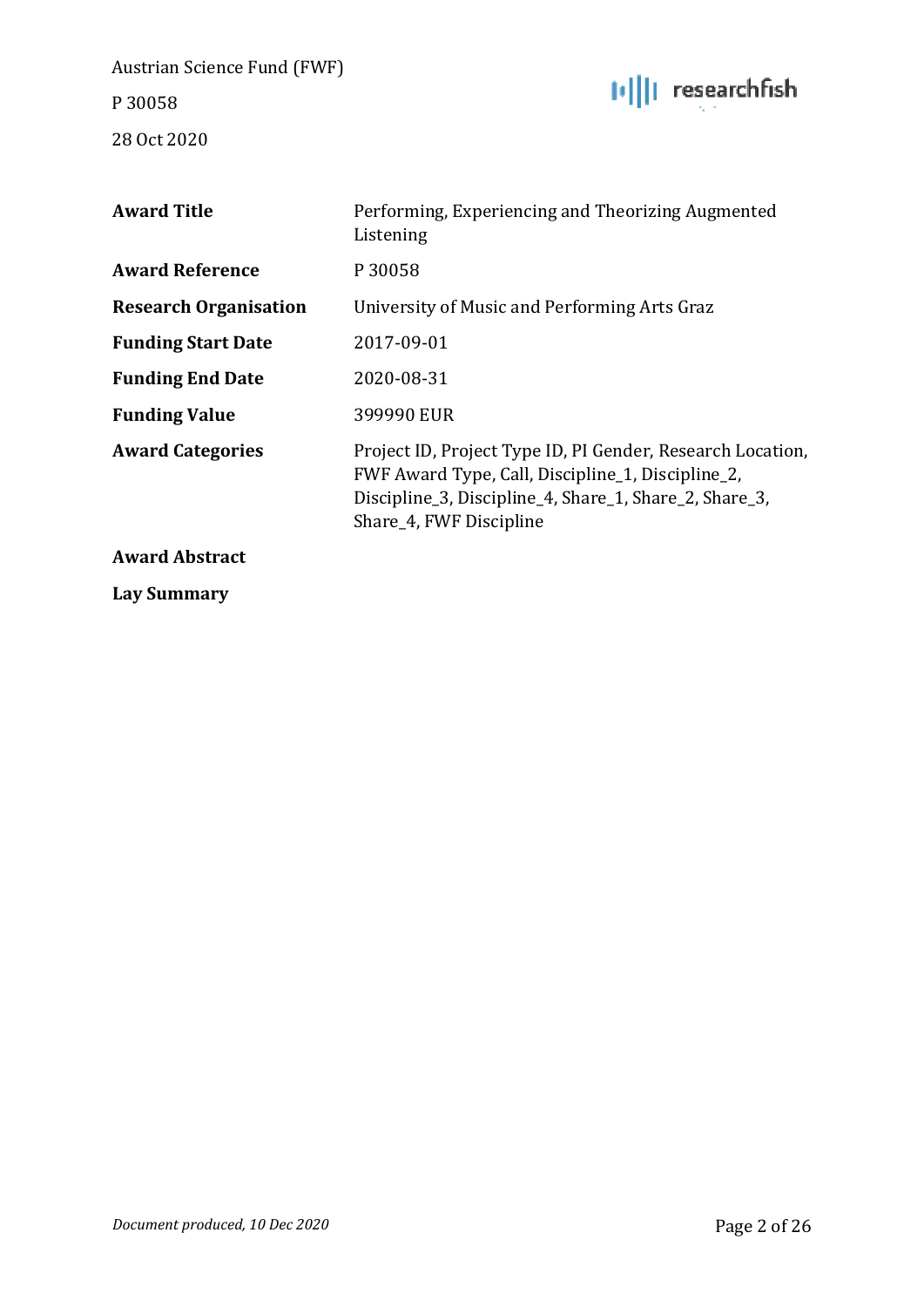

# Sections with Information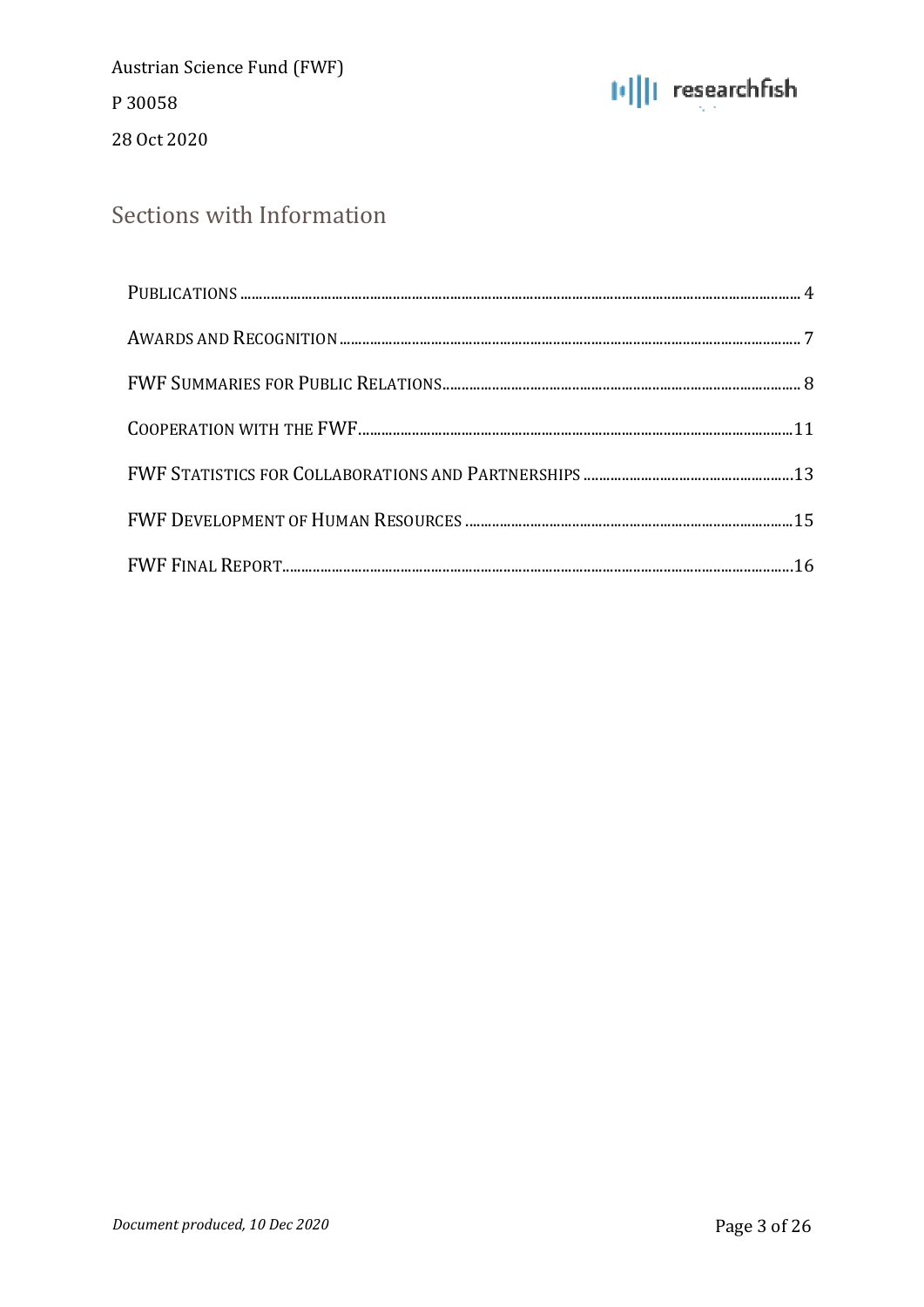

### Publications

Glaser T. (2020). "() aus mehr oder weniger zerklüfteten Bruchstücken große, weitläufige musikalische Formgebilde () bauen." Klanglich-aufführungspraktische Gestaltung makroformaler Zusammenhänge in Tonaufnahmen von György Kurtágs Kafka-Fragmenten für Sopran und Violine op. 24. In Tadday U. (Ed.), *György Kurtág (Musik‐Konzepte Sonderband)* (pp. 279-300). Munich: edition text + kritik.

Glaser T. (None/Unknown). Beethovens 33 Veränderungen über einen Walzer von A. Diabelli op. 120: Formgestaltung aus aufführungspraktischer Perspektive. *Zeitschrift der Gesellschaft für Musiktheorie, 18*(Special Issue: Musikalische Interpretation als Analyse. Historische, empirische und analytische Annäherungen an Aufführungsstrategien musikalischer Zyklen),

Glaser T. (None/Unknown). "'Intellektuelles' Musizieren gegen 'spontanes', musikantisches []" - Schönbergs Phantasy for Violin with Piano Accompaniment op. 47 in den Einspielungen mit Kolisch und Steuermann. In Laubhold L E. (Ed.), *Eduard Steuermann. Musiker und Virtuose* Munich: edition text + kritik.

Motavasseli M. (2020). "Ein Kaleidoskop im klassischen Rahmen." Zum Zyklusproblem in György Kurtágs Kafka-Fragmenten. In Tadday U. (Ed.), *György Kurtág (Musik‐ Konzepte Sonderband)* (pp. 255-278). Munich: edition text + kritik.

Motavasseli M. (None/Unknown). Die zyklische Anlage der Goldberg-Variationen und ihre (Neu-)Deutungen in der Interpretationsgeschichte: Analyse in Echtzeit?. *Zeitschrift der Gesellschaft für Musiktheorie, 18*(Special Issue: Musikalische Interpretation als Analyse. Historische, empirische und analytische Annäherungen an Aufführungsstrategien musikalischer Zyklen),

Utz C, Glaser T. (2020). Shaping Form: Performances as Analyses of Cyclic Macroform in Arnold Schoenberg's Sechs kleine Klavierstücke, op. 19 (1911), in the Recordings of Eduard Steuermann and Other Pianists. *Music Theory Online, 26*(4),

Utz C, Glaser T. (2020). Gestaltete Form. Interaktion von Mikro- und Makroform in 46 Interpretationen (1925-2018) von Arnold Schönbergs Sechs kleinen Klavierstücken op. 19. In Bockmaier C, Hofmann D. (Ed.), *Aufführung und Interpretation. Aspekte, Perspektiven, Diskussionen zur performativen Expressivität des KClaviers* (pp. 155-220). Munich: Allitera.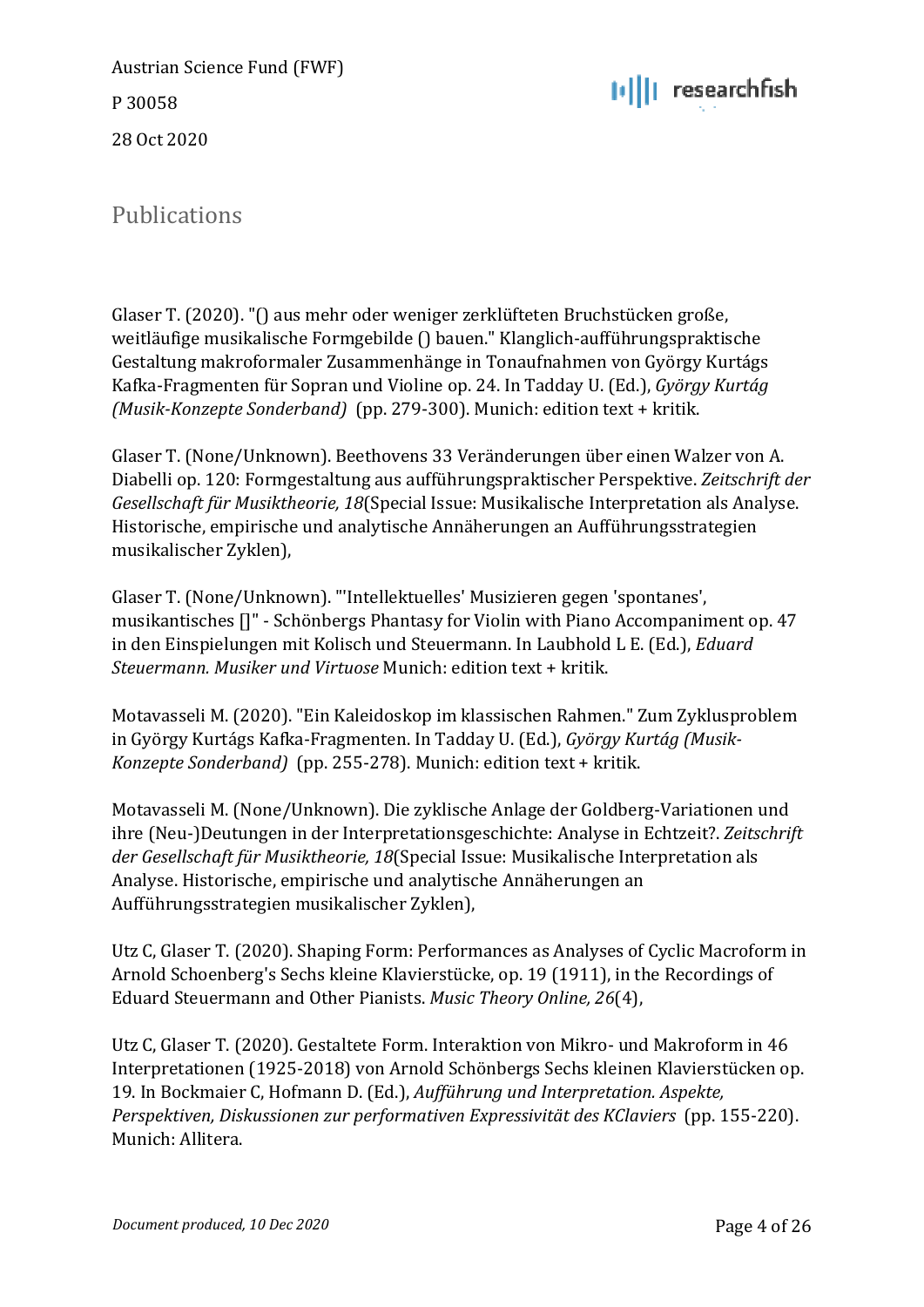

Utz C. (2017). Time-Space Experience in Works for Solo Cello by Lachenmann, Xenakis and Ferneyhough: a Performance-Sensitive Approach to Morphosyntactic Musical Analysis A Performance-Sensitive Approach to Morphosyntactic Analysis. *Music Analysis,* (2), doi: 10.1111/musa.12076

Utz C. (2018). Multivalent Form in Gustav Mahler's Lied von der Erde from the Perspective of Its Performance History. *Musicologica Austriaca,*

Utz C. (2019). Performative Analysis: Reimagining Music Theory for Performance. By Jeffrey Swinkin. *Music Theory Spectrum,* (1), doi: 10.1093/mts/mtz001

Utz C. (2019). Form und Sinn in Gustav Mahlers Abschied. Konkurrierende Deutungen in der Geschichte der Mahler-Interpretation. In Aringer K, Utz C, Wozonig T. (Ed.), *Musik im Zusammenhang. Festschrift Peter Revers zum 65. Geburtstag* (pp. 685-722). Vienna: Hollitzer.

Utz C. (2020). Kontinua aus Diskontinuitäten. Dimensionen der performativen Form in Interpretationen von György Kurtágs Kafka-Fragmenten. In Tadday U. (Ed.), *György Kurtág (Musik‐Konzepte Sonderband)* (pp. 211-254). Munich: edition text + kritik.

Utz C. (2020). Zur Poetik und Interpretation des offenen Schlusses. Inszenierungen raum-zeitlicher Entgrenzung in der Musik der Moderne. *Die Musikforschung, 73*(4), pp. 324-354.

Utz C. (None/Unknown). Dimensionen des Zyklischen im Lichte von 64 Tonaufnahmen von Schuberts Winterreise aus dem Zeitraum 1928-2019. *Zeitschrift der Gesellschaft für Musiktheorie, 18*(Special Issue: Musikalische Interpretation als Analyse. Historische, empirische und analytische Annäherungen an Aufführungsstrategien musikalischer Zyklen),

Utz C. (None/Unknown). Zur Plastizität verklanglichte Form. Tempo-, Klang- und Formgestaltung in Eduard Steuermanns Einspielungen von Arnold Schönbergs Sechs kleinen Klavierstücken op. 19 im Kontext der Interpretationsgeschichte des Werkes. In Laubhold L E. (Ed.), *Eduard Steuermann. Musiker und Virtuose* Munich: edition text + kritik.

Utz C. (None/Unknown). Der Abschied als Telos. Herbert von Karajans Einspielungen des Lied von der Erde im Kontext der Mahler-Interpretation der 1950er bis 70er Jahre. In Wozonig T, Aringer K, Revers P. (Ed.), *Musikalische Interpretation bei Herbert von Karajan* Hildesheim: Olms.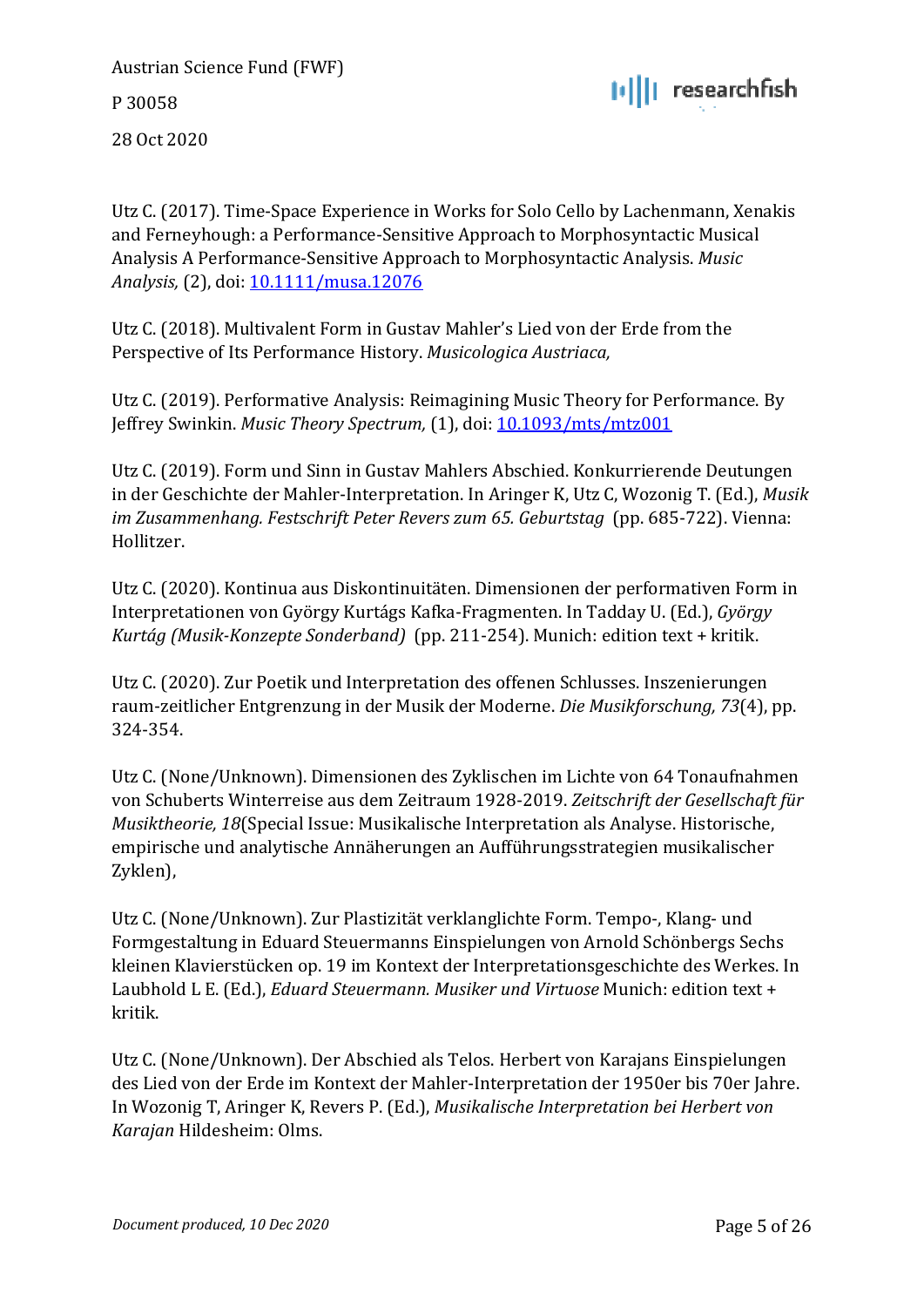